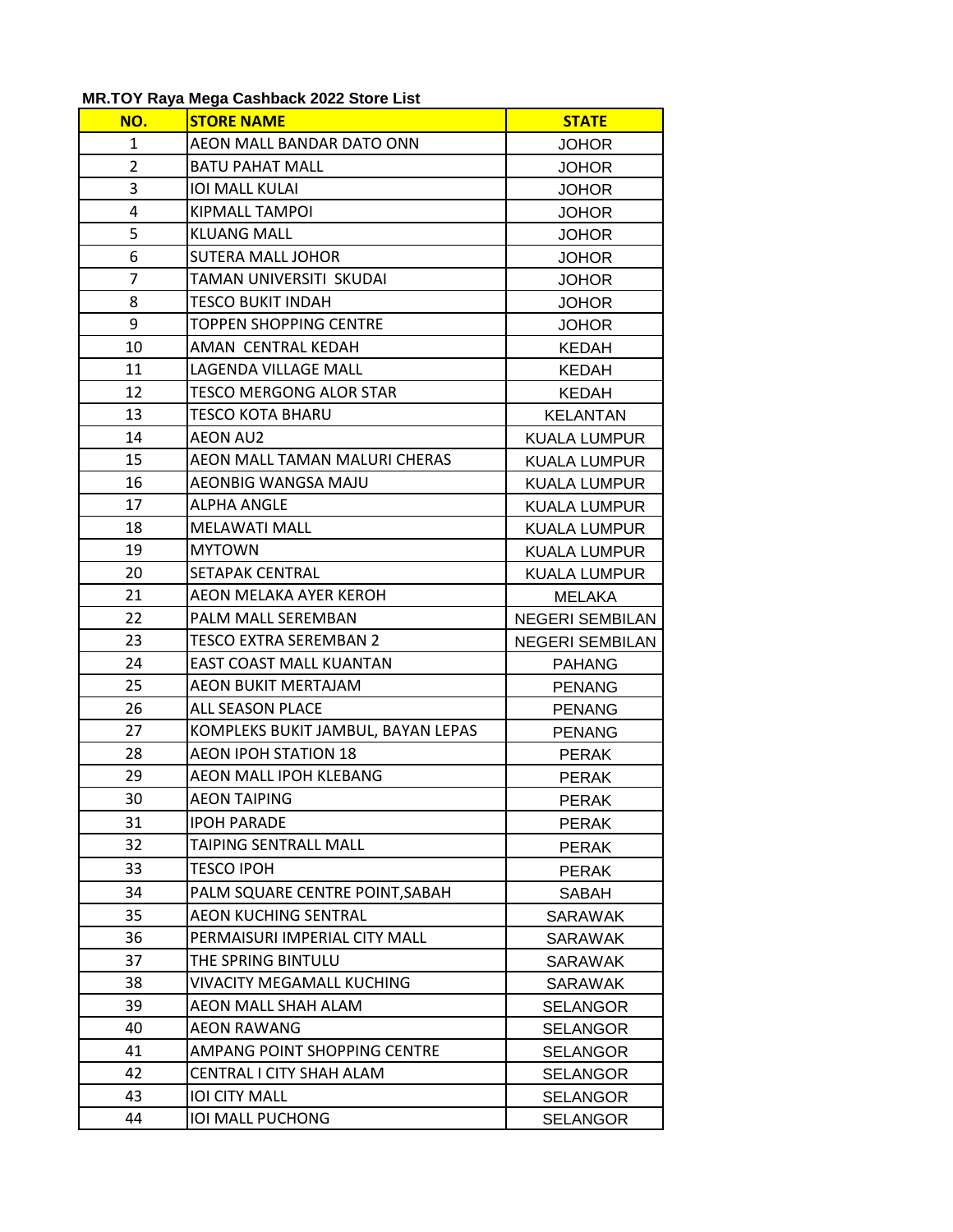| 45 | <b>KIP MALL BANGI</b>        | <b>SELANGOR</b> |
|----|------------------------------|-----------------|
| 46 | <b>KIP MALL KOTA WARISAN</b> | <b>SELANGOR</b> |
| 47 | <b>TESCO RAWANG</b>          | <b>SELANGOR</b> |
| 48 | THE MINES SHOPPING MALL      | <b>SELANGOR</b> |
| 49 | <b>TOY BANGI GATEWAY</b>     | <b>SELANGOR</b> |
| 50 | TOY JUSCO TAMAN EQUINE       | <b>SELANGOR</b> |
| 51 | TOY METRO POINT COMPLEXS     | <b>SELANGOR</b> |

Last Updated: 1 Apr 2022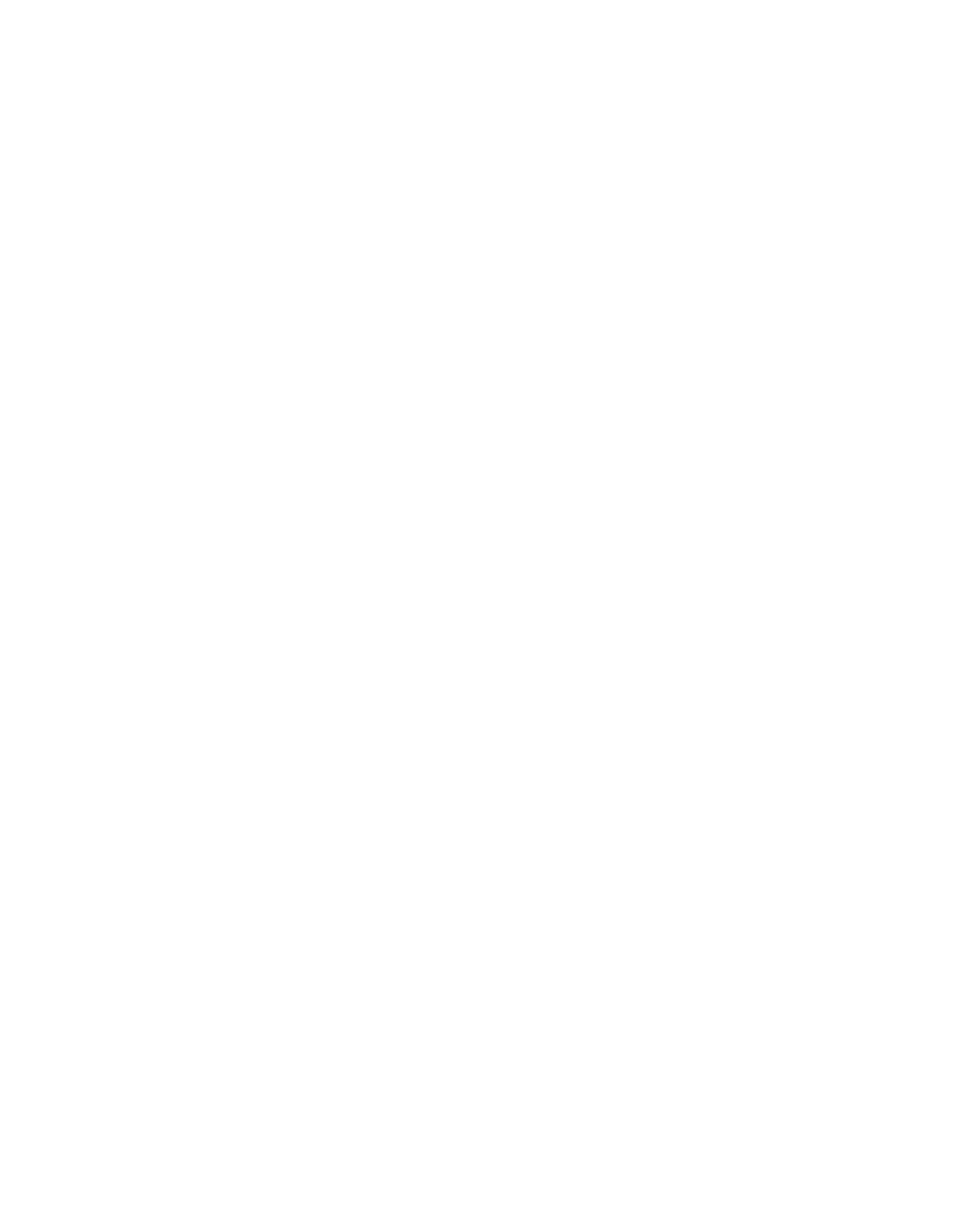| <b>Short Name</b> |  |  |
|-------------------|--|--|
| <b>TTRW</b>       |  |  |
| <b>TTSR</b>       |  |  |
| <b>TTMG</b>       |  |  |
| TMLW              |  |  |
| <b>TTBI</b>       |  |  |
| <b>TTOP</b>       |  |  |
| <b>TMNS</b>       |  |  |
| <b>TASA</b>       |  |  |
| <b>TAML</b>       |  |  |
| <b>TKKW</b>       |  |  |
| <b>TPIC</b>       |  |  |
| TIOI              |  |  |
| <b>TIKL</b>       |  |  |
| <b>TPSC</b>       |  |  |
| <b>TSPG</b>       |  |  |
| <b>TTKB</b>       |  |  |
| <b>TTIP</b>       |  |  |
| <b>TIPP</b>       |  |  |
| <b>TAPS</b>       |  |  |
| <b>TBGW</b>       |  |  |
| <b>TMPC</b>       |  |  |
| <b>TVCM</b>       |  |  |
| <b>TARW</b>       |  |  |
| <b>TAWM</b>       |  |  |
| <b>TJKI</b>       |  |  |
| <b>TPAM</b>       |  |  |
| <b>TJTE</b>       |  |  |
| <b>TJ18</b>       |  |  |
| <b>TBUS</b>       |  |  |
| TAU2              |  |  |
| <b>TBAT</b>       |  |  |
| <b>TTPS</b>       |  |  |
| <b>TJTP</b>       |  |  |
| <b>TICT</b>       |  |  |
| <b>TICM</b>       |  |  |
| <b>TEAS</b>       |  |  |
| <b>TSUT</b>       |  |  |
| <b>TKLU</b>       |  |  |
| <b>TKTP</b>       |  |  |
| <b>TADO</b>       |  |  |
| <b>TATU</b>       |  |  |
| <b>TLVM</b>       |  |  |
| <b>TACE</b>       |  |  |
| <b>TJAK</b>       |  |  |
| <b>TKBJ</b>       |  |  |
|                   |  |  |